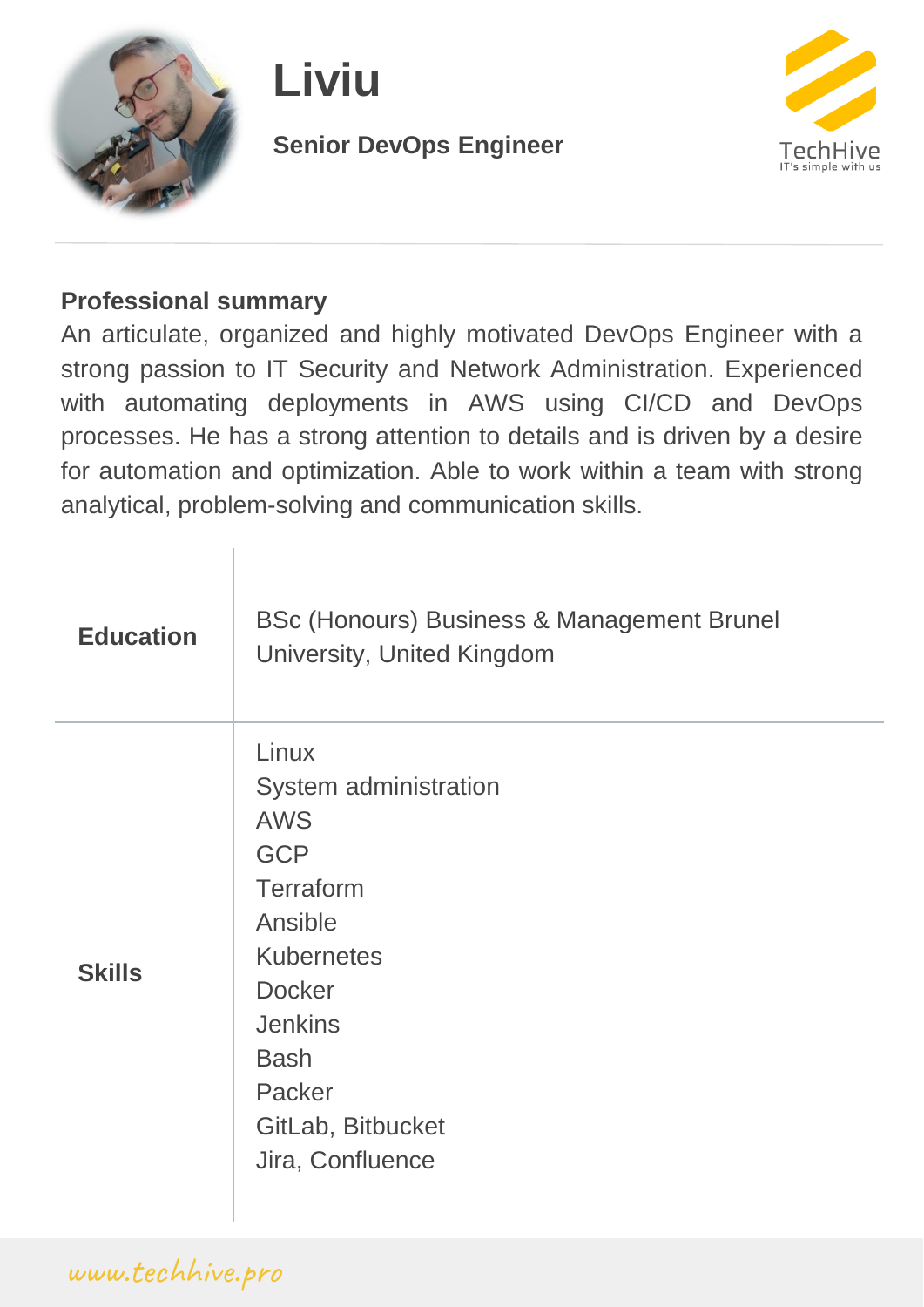| <b>Project</b>      | <b>Renault</b>                           |  |
|---------------------|------------------------------------------|--|
| Period              | Oct $2021 -$ till now                    |  |
| Role                | <b>Senior DevOps Engineer</b>            |  |
| <b>Technologies</b> | GCP, Kubernetes, Docker, Terraform, Helm |  |
|                     |                                          |  |

#### **Responsibilities**

- Refactored CI/CD pipelines and templates which got used by 7 projects and reduced code duplications;
- Deployed infrastructure as code using Terraform on GCP;
- Migrated Helm 2 releases to Helm 3 in Dev, Stage and Prod environments without downtime;
- Configured Sonar pipelines for Java and Angular projects;
- Actively interacted with the Pre-production and Production teams during troubleshooting sessions;
- Provided troubleshooting issues to improve system performance and meet required SLA;
- Provided automation of build/deploy processes.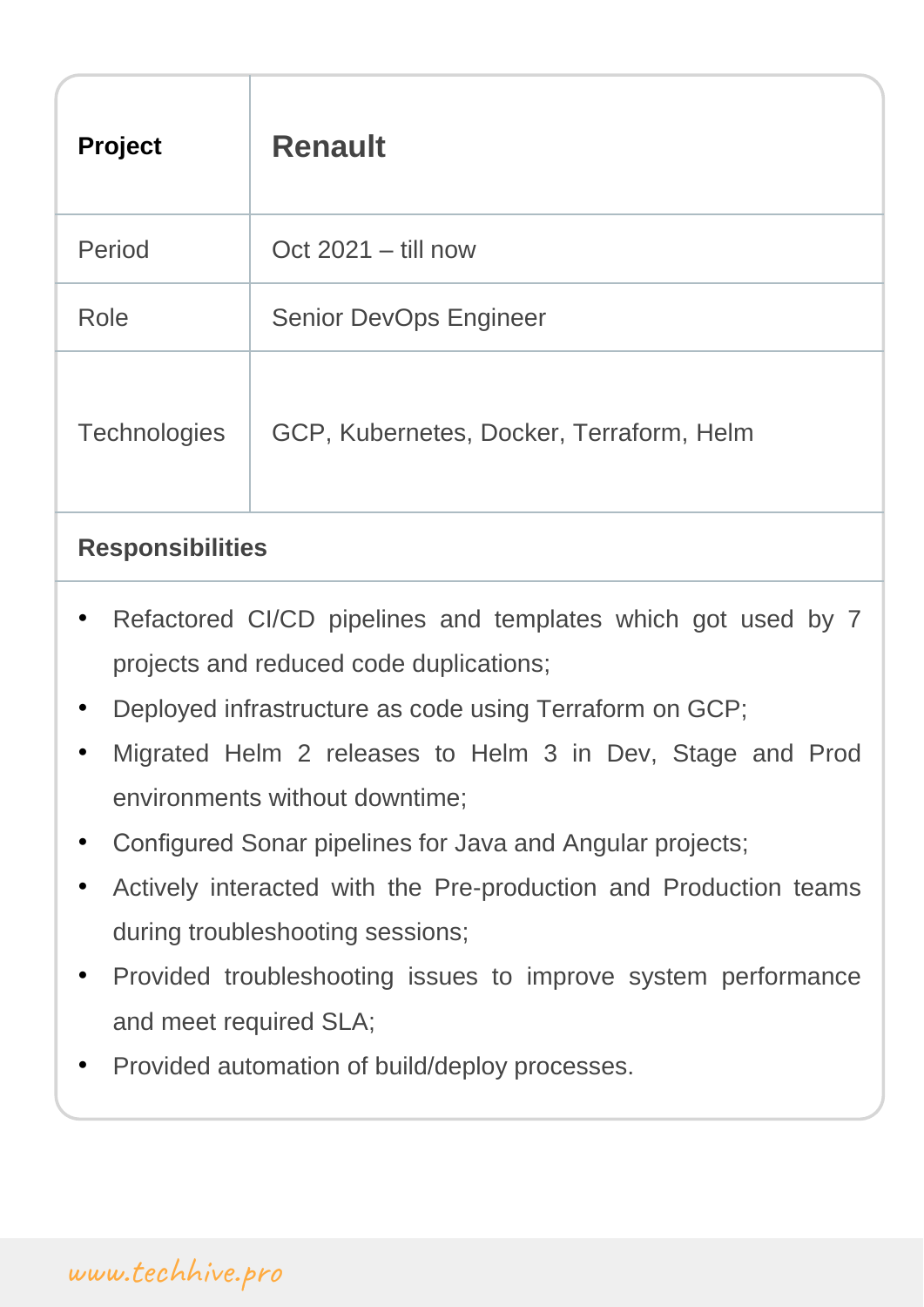| <b>Project</b>          | <b>Endava PLC</b>                                                                                              |
|-------------------------|----------------------------------------------------------------------------------------------------------------|
| Period                  | Sep 2018 – Sep 2021                                                                                            |
| Role                    | <b>DevOps Engineer</b>                                                                                         |
| <b>Technologies</b>     | Linux, Terraform, Terragrunt, Ansible, Packer, AWS,<br>Jenkins, Gitlab-CI, SonarQube, Blackduck,<br>Kubernetes |
| <b>Responsibilities</b> |                                                                                                                |

- Building pipelines using Gitlab CI;
- Set up and maintaining DevOps tools like: Sonarqube, Blackduck EKS cluster and Gitlab EE using tools like Terraform + Terragrunt;
- Ansible and Packer on AWS infrastructure;
- Focused on optimizing the built time and reducing the overall infrastructure costs by implementing containerization solutions;
- Build, Test, Publish and Deployed artifacts, using Jenkins and Gitlab-CI, SonarQube and Blackduck for code inspection and code quality checks, Nuget and ECR as a repository and Kubernetes for deployment;
- Assisted the dev teams during releases; Led a DevOps Internship as a mentor.